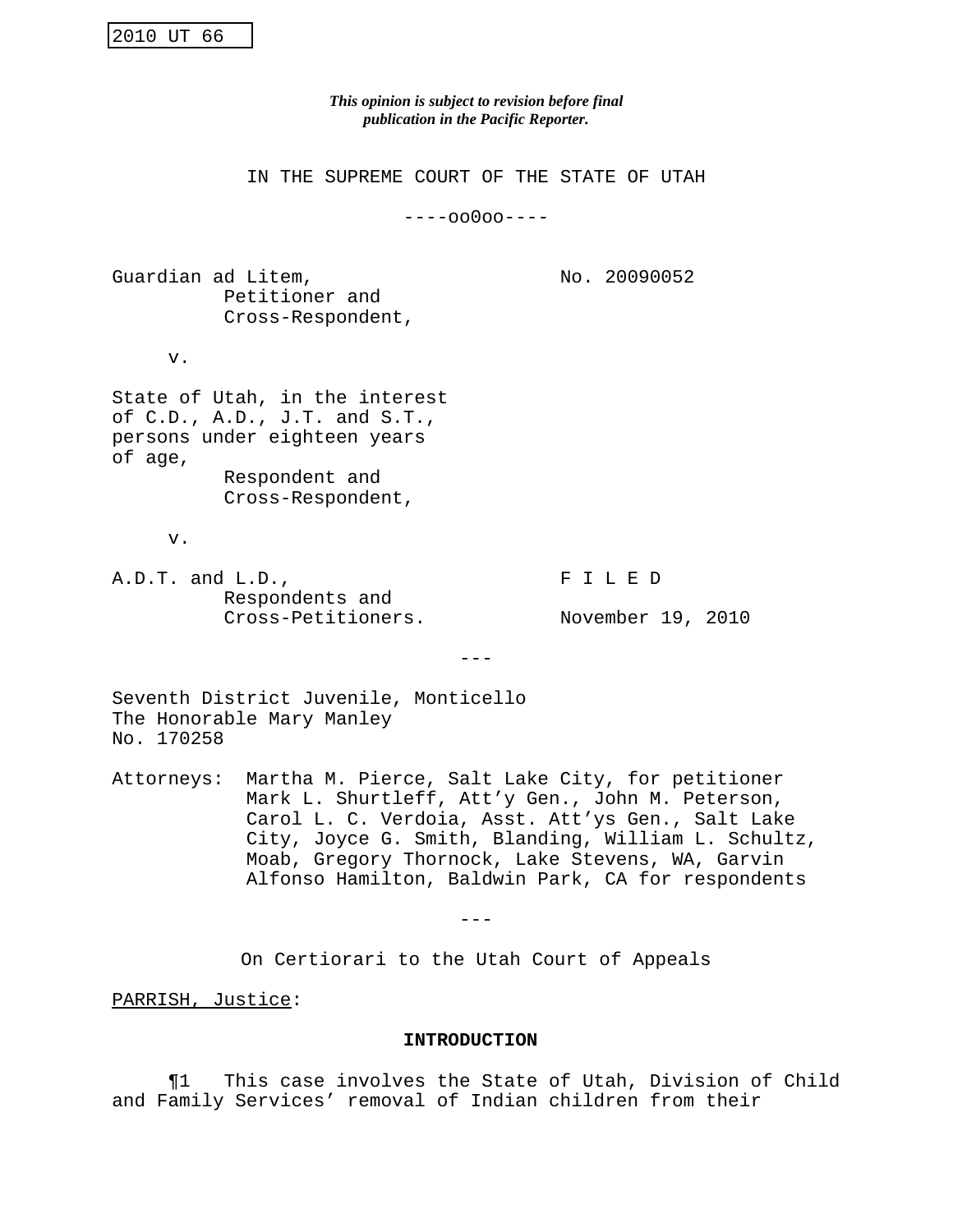Grandfather's custody and presents issues regarding the interpretation of the Indian Child Welfare Act (the "ICWA"). 25 U.S.C. §§ 1901-1963 (2006). We granted certiorari to determine whether the Utah Court of Appeals erred when it (1) determined that it had appellate jurisdiction to review whether the juvenile court complied with the ICWA's active efforts and placement requirements, and (2) affirmed the juvenile court's determination that, pursuant to the ICWA, further active efforts to prevent the breakup of the Indian family would be futile and thus were not required. After we granted certiorari, the children were placed with their respective biological fathers. Because the children's subsequent placement with their fathers renders the ICWA's active efforts and placement requirements moot, we decline to address the issues raised on certiorari.

### **FACTUAL BACKGROUND**

¶2 On December 2, 2002, the Division of Child and Family Services (the "Division") filed a Verified Petition for Protective Supervision (the "Petition") to remove children C.D., A.D., J.T., and S.T. from their Mother. Because the Mother and children are all members of or are eligible for membership in the Navajo Indian Tribe, the ICWA governs any "abuse and neglect" proceedings involving the children. A trial was held on the Petition and findings of fact, conclusions of law, and an order were filed on April 3, 2003. The juvenile court found that the Mother was incapable of caring for her children, and it ordered that the children's Grandfather be granted permanent custody and guardianship. However, the court did not terminate the Mother's parental rights. The Mother and the children then moved in with the Grandfather.

¶3 On July 23, 2007, upon belief that the Grandfather was abusing the children, the Division removed the children from the Grandfather and initiated "abuse and neglect" proceedings. The juvenile court found that the Grandfather had abused the children on several occasions and placed custody and guardianship of the children with the Division. The juvenile court also found that the Division satisfied the provisions of the ICWA, which require active efforts to prevent the breakup of an Indian family. Specifically, the court held that the ICWA's active efforts requirement was satisfied in the previous placement, when the Division removed the children from their Mother and placed the children in the custody of the Grandfather, and that no further active efforts were required to keep the family together. The court then directed the Division to actively search for a placement for the children with relatives or members of the Navajo Nation. While awaiting a permanent placement, the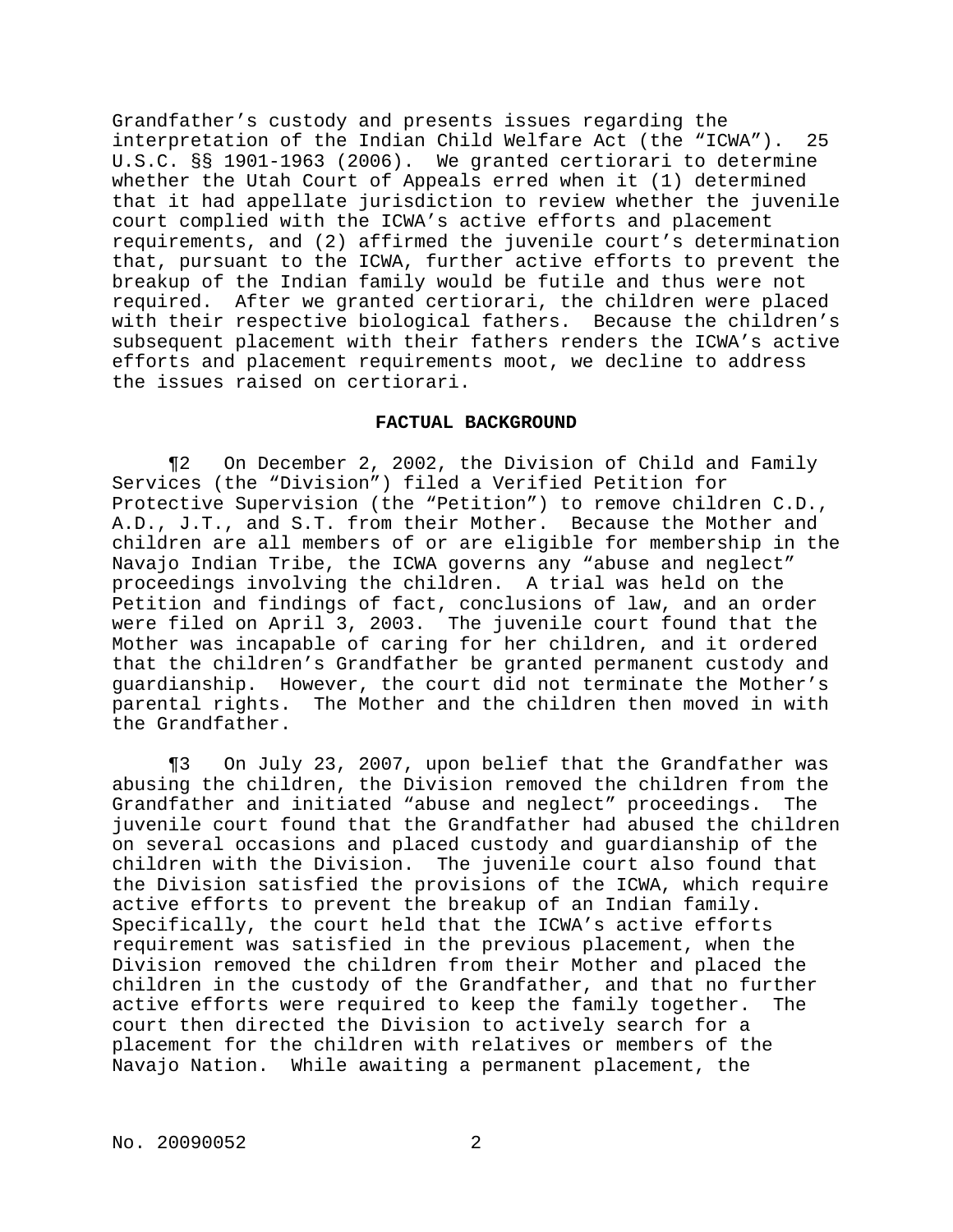Division separated the children and placed them in non-Indian foster homes.

¶4 Grandfather and Mother appealed the juvenile court's combined adjudication and dispositional order. The court of appeals issued two per curiam decisions affirming the juvenile court's findings but ordered further briefing on two issues related to the ICWA. See L.D. v. State (State ex rel. A.D.), 2008 UT App 111U, para. 10 (per curiam) (Grandfather's appeal); A.D.T. v. State (State ex rel C.D.), 2008 UT App 62U, para. 7 (per curiam) (Mother's appeal). These issues were "(1) [w]hether the juvenile court properly determined that [the Division] made active efforts to prevent the break up of the Indian family, and; (2) [w]hether the juvenile court complied with [the] ICWA . . . in the placements of the children." State ex rel A.D., 2008 UT App 111U, para. 10.

¶5 In the court of appeals, the Mother and Grandfather argued that the juvenile court failed to comply with the ICWA in two respects. First, they argued that the juvenile court did not comply with the ICWA's active efforts requirement when the court removed the children from the Grandfather and denied him reunification services. A.D.T. v. State (State ex rel C.D.), 2008 UT App 477, ¶ 22, 200 P.3d 194. Second, they argued that the children's subsequent placement in non-Indian foster homes did not comply with the ICWA's preference placements. Id. 142. In addition to these issues, the State and the Guardian ad Litem (the "Guardian") raised the issue of whether the court of appeals had jurisdiction to review the juvenile court's adjudication and dispositional order for compliance with the ICWA's active efforts and placement requirements.  $Id. \P\P I$  11, 42. Specifically, they argued that a determination of compliance with the ICWA's active efforts and placement requirements is not required until the permanency hearing, which had not yet occurred and therefore was not before the court on appeal. Id.

¶6 The court of appeals first addressed whether it had jurisdiction over the two issues on appeal. It concluded that because compliance with the ICWA's active efforts and placement requirements are dispositional determinations, the juvenile court's combined adjudication and dispositional order was final as to these two issues and was properly before the court. Id. ¶¶ 19, 51. However, as to the merits of the placement preferences issue, because the Division was not on notice of the deadline for compliance, the court of appeals remanded the issue so that the Division could place the children according to the ICWA's placement preferences or so that it could "create a record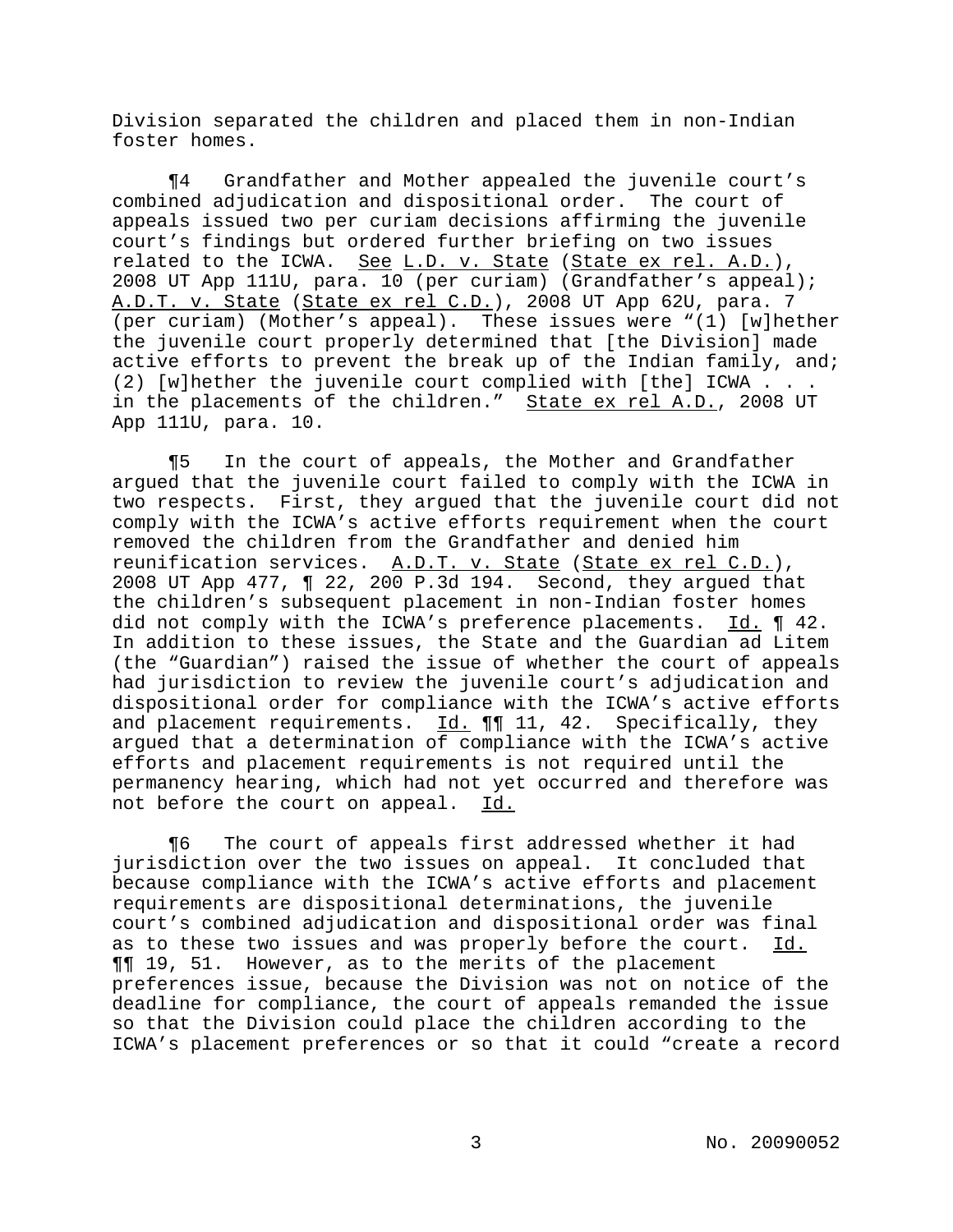demonstrating its attempts to comply and good cause for deviating from those preferences." Id. ¶¶ 52-54.

¶7 Next, the court of appeals addressed "[w]hether the juvenile court properly determined that [the Division] made active efforts to prevent the break[up] of the Indian family." Id. ¶ 7 (second alteration in original). It held that the active efforts expended towards the Mother in the previous proceeding did not satisfy the ICWA's active efforts requirement and that the Grandfather was entitled to active efforts in the case below because he was the children's Indian custodian. Id. ¶¶ 22-30. The court of appeals then described what active efforts requires. Id. ¶ 34. It stated that active efforts "connote a more involved and less passive standard than" the reasonable efforts required by the abuse and neglect provisions of the Utah Code. Id. 134. It concluded that while the Grandfather had not received any active efforts, such efforts were not required because they would have been futile. Id.  $\P\P$  36-38. The court of appeals based its determination on the fact that before gaining custody of the children, the Grandfather had previous experience and training as a Division employee. Id. The court surmised that, given the Grandfather's extensive training in child-rearing techniques, any further efforts to reform his behavior would be futile. Id.

¶8 Guardian and Grandfather took issue with the court of appeals' decision. On January 21, 2009, Guardian filed a Petition for Writ of Certiorari, and on February 20, 2009, Grandfather filed a Cross-Petition for Writ of Certiorari. Guardian argues that the court of appeals erred when it determined that it had jurisdiction to review the juvenile court's determination regarding the ICWA's active efforts and placement preference requirements. Additionally, Guardian requests that we vacate the court of appeals' opinion in its entirety. In his cross-petition, Grandfather argues that the court of appeals erred when it found that the ICWA's active efforts requirement contains a futility exception.

¶9 After we granted certiorari on these issues, the children were placed with their respective biological fathers. The State subsequently filed a suggestion of mootness on the basis that the children's placement with their fathers moots the ICWA's requirement to provide active efforts to prevent the breakup of the Indian family. We have jurisdiction pursuant to Utah Code section 78A-3-102(3)(a) (Supp. 2010).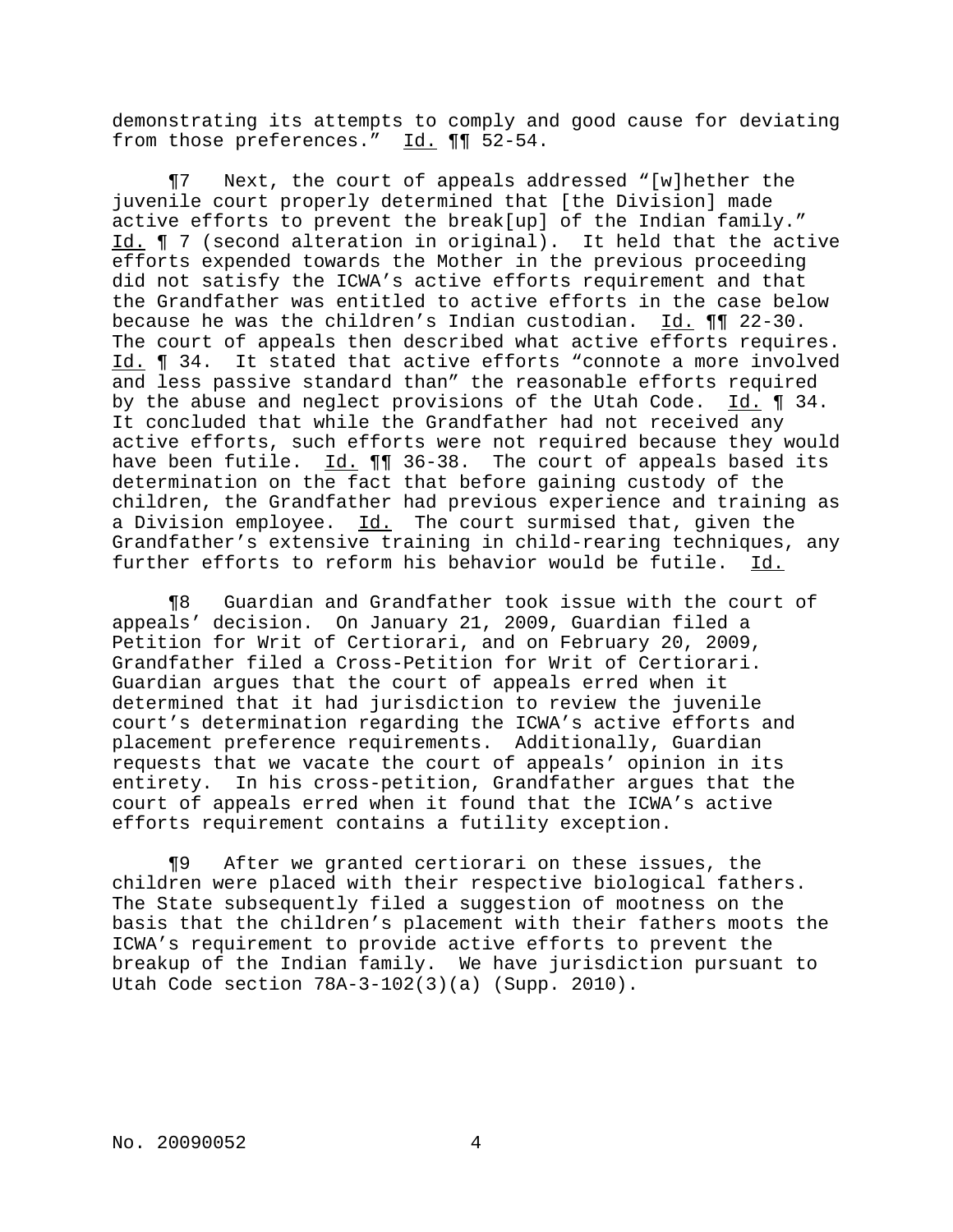#### **ANALYSIS**

¶10 The State and Guardian argue that the issues regarding the court of appeals' jurisdiction and ICWA compliance are now moot because the children have been placed with their respective biological fathers. Grandfather argues that the issue is not moot because the Division's finding that he is not entitled to active efforts will affect his ability to gain custody of the children in the event the fathers subsequently relinquish or lose custody. He additionally argues that, if this court finds the issues moot, the issues should be considered under the public interest exception to the mootness doctrine because the issues are "of wide concern, would affect the public interest, [are] likely to reoccur in a similar manner . . ., and would otherwise escape judicial review." We disagree and hold that the issues of jurisdiction and ICWA compliance are moot and do not fall under the public-interest exception to the mootness doctrine.

## I. THE ISSUES ARE MOOT

¶11 First, we address whether the issues raised are moot. Generally, we will not decide a case that is moot. "'A case is deemed moot when the requested judicial relief cannot affect the rights of the litigants.'" Ellis v. Swensen, 2000 UT 101, 1 25, 16 P.3d 1233 (quoting Burkett v. Schwendiman, 773 P.2d 42, 44 (Utah 1989)). The instant case is moot because any decision we make regarding (1) compliance with the ICWA's active efforts requirement or (2) the court of appeals' jurisdiction will not affect the rights of the parties. As to the ICWA's active efforts requirement, the children's placements with their respective fathers effectively ends the issue of ICWA compliance. Any decision we make regarding this issue will not affect the Grandfather's alleged right to active efforts under the ICWA. The children's fathers have a constitutionally protected right to custody of their children. See Troxel v. Granville, 530 U.S. 57, 65 (2000) (stating that under the Due Process Clause of the United States Constitution, "[i]t is cardinal . . . that the custody, care and nurture of [a] child reside first in the parents"). This constitutional right is not overridden by the ICWA. See Dean v. Rampton, 556 P.2d 205, 206-07 (Utah 1976) ("[I]t has been so long established and universally recognized, as to be hardly necessary to state, that if a statutory enactment contravenes any provision of the constitution, the latter governs."). Nor do the children's placements with their fathers conflict with the ICWA's goal of keeping Indian families together. See 25 U.S.C. § 1901(4)-(5) (2006). Because the fathers have legal custody of the children, Grandfather is no longer an "Indian custodian" as defined by the ICWA. See id. §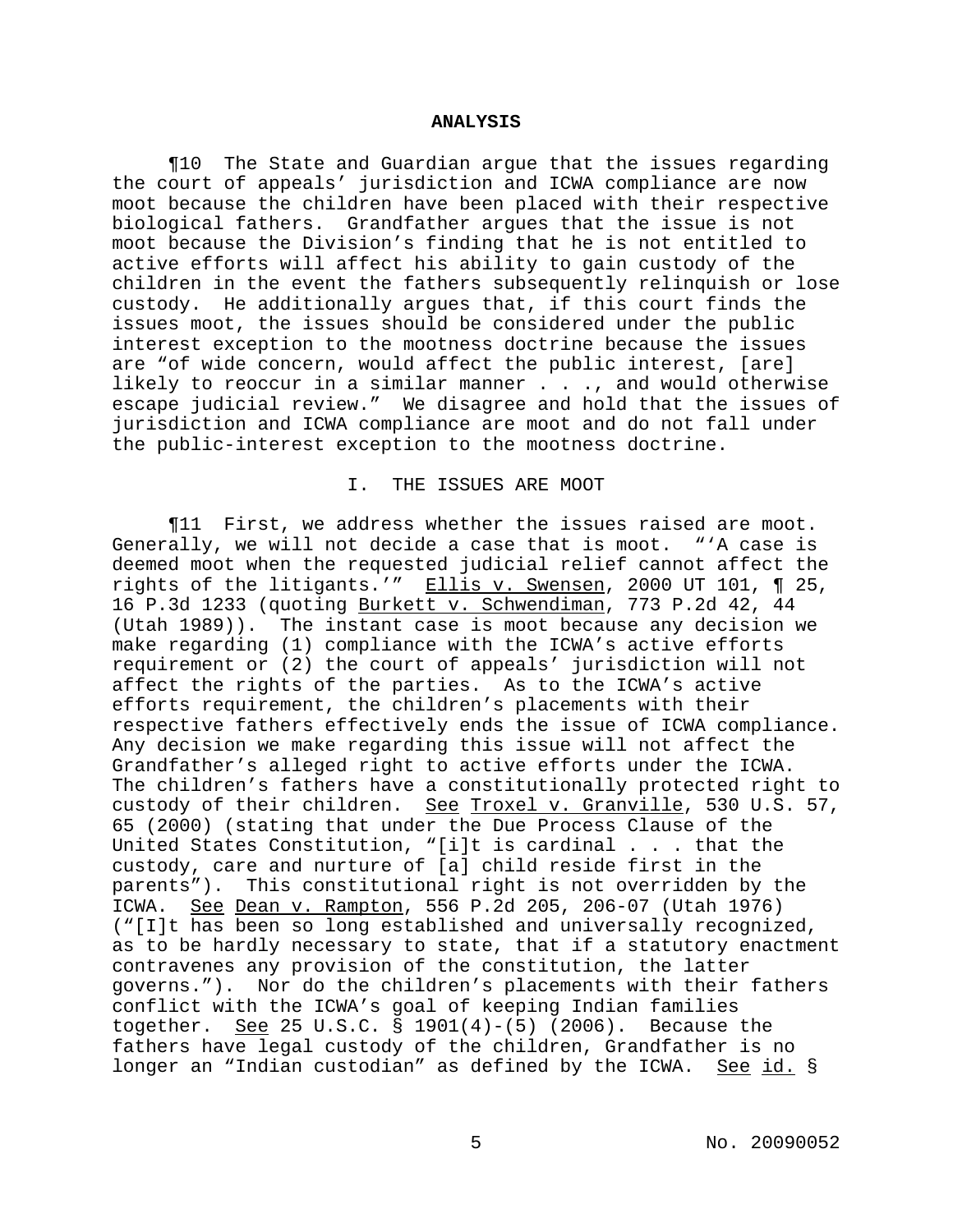1903(6) (defining Indian custodian as "any Indian person who has legal custody of an Indian child under tribal law or custom or under State law or to whom temporary physical care, custody, and control has been transferred by the parent of such child"). Accordingly, Grandfather is no longer entitled to active efforts under the ICWA. See id. §§ 1903, 1912, 1931(a) (indicating that the active efforts requirement applies to Indian custodians and parents). Because any determination we make as to active efforts will not affect Grandfather in a future proceeding to regain legal custody of the children, we conclude that a determination as to active efforts is moot.

¶12 Likewise, any determination we make regarding the court of appeals' jurisdiction will not affect the rights of the parties in relation to any issues other than those that we have already declared moot, as discussed above. Therefore, the issue of jurisdiction is also moot. In Bennion v. Sundance Development Corp., the Utah Court of Appeals determined that the issue of subject matter jurisdiction could not be mooted as a result of the mootness of a collateral issue because a determination regarding subject matter jurisdiction would affect other nonmooted issues. 897 P.2d 1232, 1234 (Utah Ct. App. 1995). But unlike the issue of jurisdiction in Bennion, the jurisdictional challenge in this case relates solely to whether the court of appeals had jurisdiction to review the issues of ICWA compliance. Therefore, when the issue of ICWA compliance became moot, the issue of the court of appeals' jurisdiction to review ICWA compliance also became moot. Because any determination we make regarding compliance with ICWA's active efforts requirement or the court of appeals' jurisdiction will not affect the rights of the parties, both issues are moot.

# B. WE DECLINE TO APPLY THE PUBLIC INTEREST EXCEPTION TO THE MOOTNESS DOCTRINE

¶13 Having concluded that the issues of ICWA compliance and the court of appeals' jurisdiction are moot, we next consider the public interest exception to the mootness doctrine. "Because mootness is a matter of judicial policy, the ultimate determination of whether to address an issue that is technically moot rests in the discretion of this court." Ellis v. Swensen, 2000 UT 101, ¶ 26, 16 P.3d 1283. We generally "will consider a technically moot issue if it falls within the 'public interest exception' to the mootness doctrine." Id. ¶ 25. "The public interest exception to the mootness doctrine arises 'when the case [1] presents an issue that affects the public interest, [2] is likely to recur, and [3] because of the brief time that any one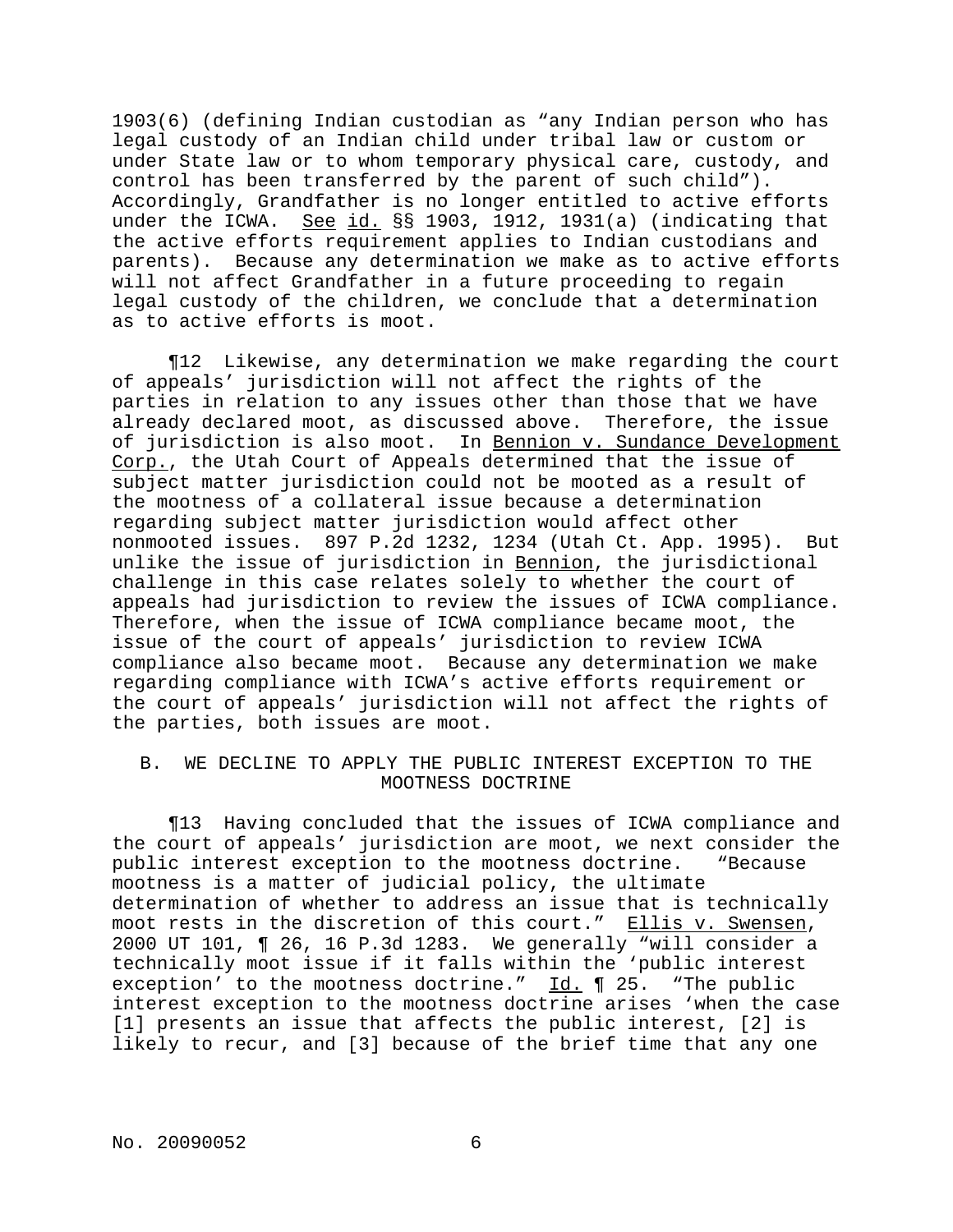litigant is affected, is capable of evading review.'" Id. ¶ 26 (quoting Burkett v. Schwendiman, 773 P.2d 42, 44) (Utah 1989).

¶14 The issues presented regarding the interpretation of the ICWA and the court of appeals' jurisdiction may meet prongs one and two of the public interest exception to the mootness doctrine. But the issues fail to meet the third prong of the test because they are not likely to evade review in subsequent litigation. The types of issues likely to evade review are those that are inherently short in duration so that by the time the issue is appealed, a court is no longer in a position to provide a remedy. See, e.g., Anderson v. Taylor, 2006 UT 79, ¶ 11, 149 P.3d 352 (holding that failure to file a copy of search warrants issued and their supporting documentation was likely to evade review because it would be difficult to conceive of any instance where law enforcement would not have the incentive to immediately file the supporting documents thereby rendering the claim moot); Kearns-Tribune Corp. v. Salt Lake Cnty. Comm'n, 2001 UT 55, ¶¶ 32-33, 28 P.3d 686 (holding that a closed meeting in violation of the Public Meetings Act was a matter that would evade review because public officials were likely to publish the notes from the closed portion of the meeting before the matter was litigated); Ellis, 2000 UT 101, ¶ 27 (holding that violation of the election code is likely to evade review because the election would always be over before the violation could be litigated).

¶15 Unlike cases where we have employed the public-interest exception to the mootness doctrine, the issues in this case are not inherently short in duration. Indeed, it is not likely that most foster or adoptive placements would terminate before issues surrounding the ICWA could be litigated. In fact, in those cases where a child has been removed from one parent's custody and placed in foster care because of neglect or abuse, we suspect that it is unlikely that the child will be reunited with the other natural parent at all. Rather, in most instances where the other natural parent is available, it is highly unlikely that a child found to be "abused or neglected" by one parent will be placed with another relative or in foster care rather than with the other available parent. Thus, in most cases where Indian children are placed in foster or adoptive placements, there will be ample opportunity to litigate the issues surrounding the ICWA. Because we conclude that the issues raised in the petitions for certiorari are not likely to evade review in future litigation, we decline to address them.

¶16 Having found the issues moot, we now turn to the Guardian's request that we vacate the court of appeals' opinion. The Guardian argues that vacatur is appropriate because the court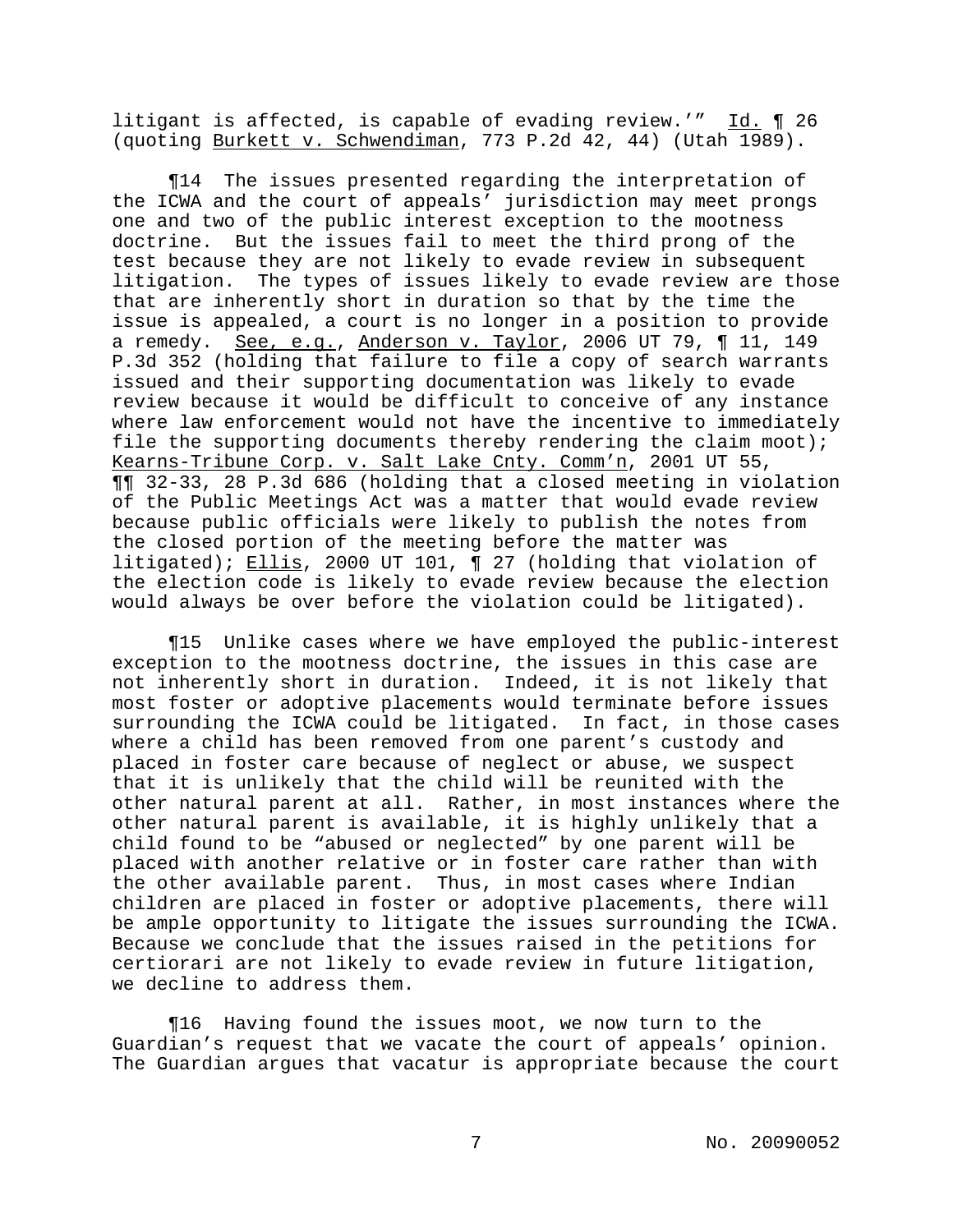of appeals erred in its determination that it had jurisdiction. We decline the Guardian's invitation to vacate. If a case becomes moot after an appeal has been filed, the decision of whether to vacate the lower court's order is a matter of discretion. See, e.g., Cullimore v. Schwendiman, 652 P.2d 915, 916 (Utah 1982) (exercising discretion to dismiss a case that became moot after an appeal had been filed when the lower court's order did not appear to affect the "subsequent proceedings or rights of the parties" (quoting Merhish v. H.A. Folsom & Assocs., 646 P.2d 731, 733 (1982))).

¶17 Generally, if a case becomes moot after a decision by the court of appeals but before review of a petition for certiorari, the procedure is to vacate "the [lower court's] order and remand the case with instructions to dismiss." See id.; see also 13C Charles Alan Wright, Arthur R. Miller & Edward H. Cooper, Federal Practice and Procedure § 3533.10.3, at 623-24 (3d ed. 2008). The purpose behind this procedure is to prevent the lower court's judgment from having any res judicata effect on the parties. Merhish, 646 P.2d 731, at 733. ("If a case becomes moot after a timely appeal has been filed from a lower court order . . . that order should not be left standing to affect subsequent proceedings or rights of the parties."). But in those cases where there is no possibility that the lower court's decision will have any collateral consequences for the parties, we may exercise our discretion to dismiss the petition for certiorari as moot rather than to vacate the lower court's opinion. See Cullimore, 652 P.2d at 916.

¶18 In this case, neither party has presented any evidence that the lower court's decisions regarding the narrow issues of jurisdiction or ICWA compliance will have any collateral legal consequences on the parties, nor are we aware of such a possibility. Therefore, without expressing any approval or disapproval of the court of appeals' opinion, we conclude it is appropriate to merely dismiss the petitions for certiorari.

### **CONCLUSION**

¶19 The children's placements with their fathers make any determination that we could make regarding ICWA compliance or the court of appeals' jurisdiction merely advisory. Accordingly, we hold that these issues are moot. Additionally, we decline to review them under the public-interest exception to the mootness doctrine because they will not necessarily evade review in subsequent litigation. We therefore dismiss the petitions for certiorari.